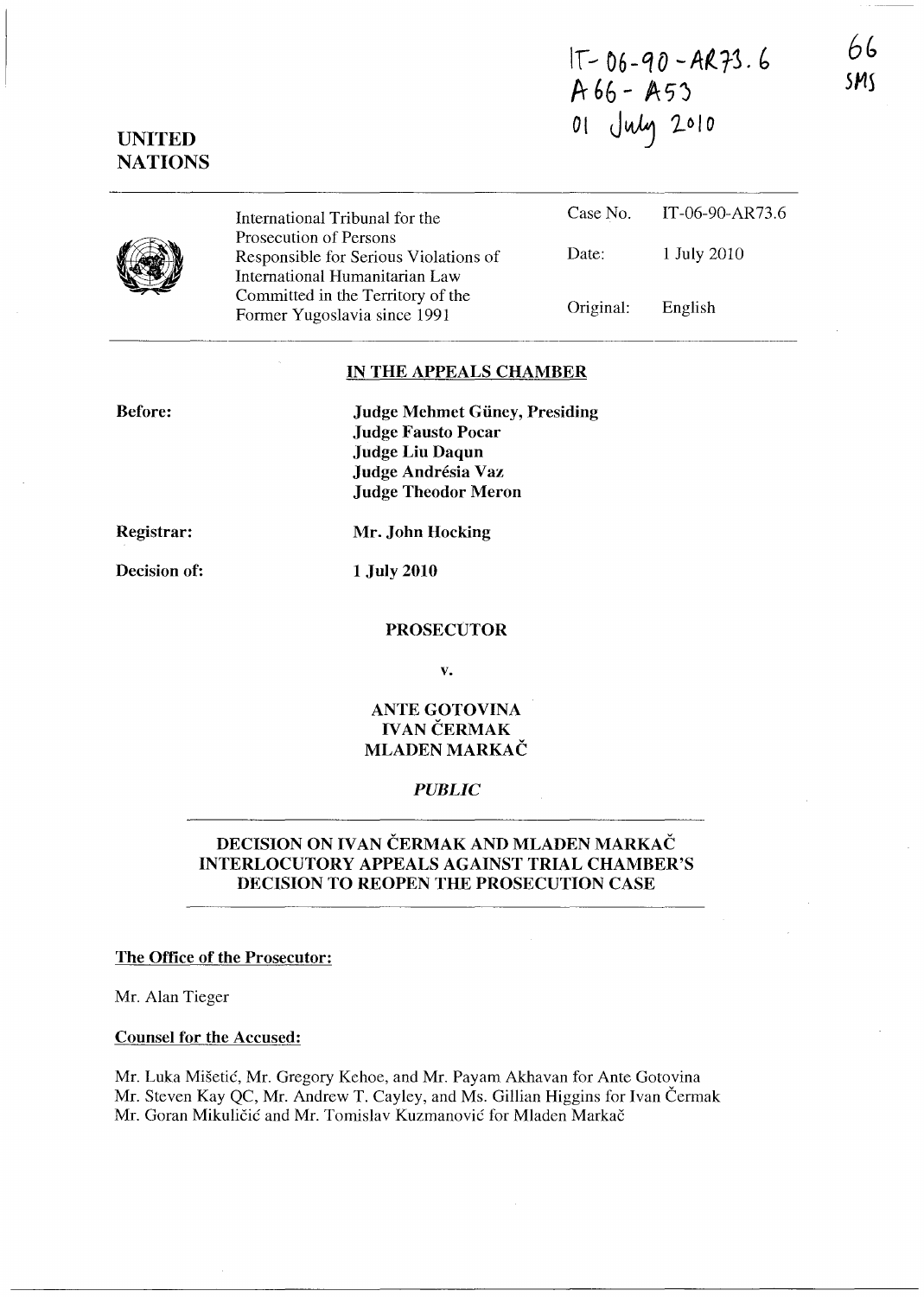$6S$ 

1. The Appeals Chamber of the International Tribunal for the Prosecution of Persons Responsible for Serious Violations of International Humanitarian Law Committed in the Territory of the Former Yugoslavia since 1991 ("Appeals Chamber" and 'Tribunal", respectively) is seised of "Ivan Cermak's Interlocutory Appeal Against the Decision on Prosecution's Motion to Reopen its Case", filed confidentially by Counsel for Ivan Cermak ("Cermak") on 17 May 2010 ("Cermak Appeal") and of "Defendant Mladen Markac's Appeal of the Trial Chamber's 21 April 2010 Decision on Prosecution's Motion to Rc-Open its Case" filed confidentially by Counsel for Mladen Markač ("Markač") on the same date ("Markač Appeal", collectively "Appeals"). The Office of the Prosecutor ("Prosecution") submitted a confidential consolidated response on 27 May 2010. Neither Cermak nor Markac filed a reply. On 14 June 2010 Markac notified the Appeals Chamber of the withdrawal of some of his arguments on appeal?

## **I. BACKGROUND**

2. The trial proceedings in the case of *Prosecutor v. Ante Gotovina et al.* commenced on 11 March 2008.<sup>3</sup> Pursuant to the Amended Joinder Indictment, Ante Gotovina, Čermak and Markač (collectively "Accused") are charged with five counts of crimes against humanity and four counts of violations of the laws or customs of war.<sup>4</sup> Under counts six and seven, the Accused are charged with, *inter alia*, the alleged killings of five civilians in the hamlet of Grubori on 25 August 1995.<sup>5</sup>

3. The Prosecution closed its case-in-chief on 5 March 2009 and the Defence cases concluded on 27 January 2010.<sup>6</sup> On 1 March 2010 the Prosecution requested to reopen its case in order to call two forensic technicians, Jozo Bilobrk ("Bilobrk") and Ivica Vrtičević ("Vrtičević"), to testify before the Trial Chamber in relation to Čermak's and Markač's criminal responsibility.<sup>7</sup> On 12 March 2010 the Prosecution filed further submissions modifying its initial request and stating that it no longer sought to call Vrtičević.<sup>8</sup> Instead, the Prosecution requested the Trial Chamber's authorisation to call Bilobrk and two Croatian police investigators - Antonio Gerovac ("Gerovac")

<sup>&</sup>lt;sup>1</sup> Prosecution's Response to Čermak's and Markač's Interlocutory Appeals Against the Decision to Reopen the Prosecution's Case, 27 May 2010 (confidential) ("Response").

<sup>&</sup>lt;sup>2</sup> Defendant Mladen Markac's Notice to the Appeals Chamber, 14 June 2010 (confidential) ("Notice").

<sup>&</sup>lt;sup>3</sup> Prosecutor v. Ante Gotovina et al., Case No. IT-06-90-T, Order Scheduling Start of Trial and Terminating Provisional Release, 6 February 2008; Procedural Matters, 11 March 2008, T. 414 *et seq.* 

<sup>4</sup>*Prosecutor v. Ante Gotovina et al.,* Case No. IT-06~90~T, Corrected Corrigendum to Prosecution's Notice of Filing of Amended Joinder Indictment, 12 March 2008, with attached Amended Joinder Indictment ("Amended Joinder Indictment").

<sup>5</sup> Amended Joinder Indictment, Schedule to Joinder Indictment "Killing Incidents", Incident No. 4.

<sup>6</sup>*Prosecutor v. Ante Gotovina et al.,* Case No. IT-06-90-T, Closing Order and Amended Scheduling Order, 23 March 2009, p. 2; Procedural Matters, 27 January 2010, T. 27113.

*<sup>7</sup> Prosecutor v. Ante Gotovina et al.,* Case No. lT~06~90-T, Prosecution's Motion to Reopen its Case, I March 2010 (confidential with confidential appendices) ("Motion to Reopen"), paras 17~20.

<sup>8</sup>*Prosecutor v. Ante Gotovina et aI.,* Case No. lT~06-90-T, Prosecution's Further Submission in Support of its Motion to Reopen its Case, 12 March 2010 (confidential with confidential appendices) ("Prosecution's Further Submission"), para. 2.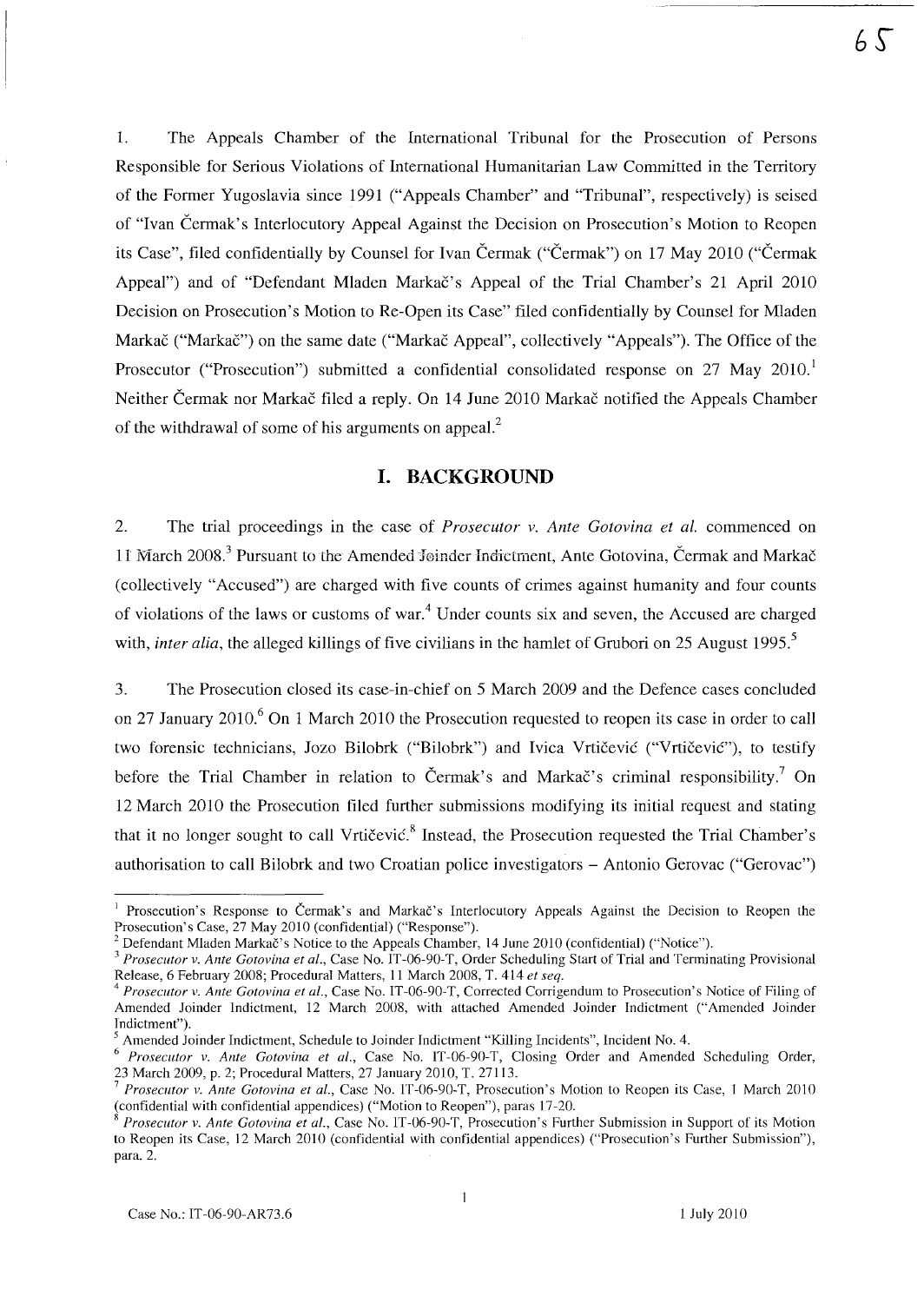and Željko Mikulić ("Mikulić").<sup>9</sup> The Prosecution explained that Bilobrk had provided new information to the Croatian police whereby Cermak, or someone in Cermak's presence, had suggested that guns be placed next to the bodies of the victims in Grubori, in order to create the impression that the victims had mounted resistance.<sup>10</sup> Concerning the testimony of Gerovac and Mikulic, the Prosecution argued that the witnesses were expected to confirm that Bilobrk identified Cermak as the person who had suggested that weapons be placed next to the bodies of the victims in Grubori. $11$ 

4. The Trial Chamber granted the Prosecution's request to reopen its case on 21 April  $2010^{12}$ and both Čermak and Markač were granted certification to appeal the Impugned Decision on 10 May 2010.<sup>13</sup> As none of the parties requested a stay of proceedings pending the resolution of the present appeal, the Trial Chamber scheduled the reopening of the Prosecution case for 2 June 2010.<sup>14</sup>

# **11. STANDARD OF REVIEW**

5. It is well established in the jurisprudence of the Tribunal that matters related to the management of the trial proceedings fall within the discretion of the Trial Chamber.<sup>15</sup> The Trial Chamber's decision to allow the reopening of the Prosecution's case-in-chief is such a discretionary decision to which the Appeals Chamber must accord deference.<sup>16</sup> Such deference is based on the recognition by the Appeals Chamber of "the Trial Chamber's organic familiarity with the day-today conduct of the parties and practical demands of the case".<sup>17</sup> The Appeals Chamber examination is therefore limited to establishing whether the Trial Chamber has abused its discretion by

*<sup>9</sup> Ibid.,* para. 2.

<sup>&</sup>lt;sup>10</sup> Motion to Reopen, para. 2; *Prosecutor v. Ante Gotovina et al.*, Case No. IT-06-90-T, Prosecution's Reply to Defendants Ivan Cerrnak and Mladen Markac's Consolidated Responses to the Prosecution's Motion to Reopen its Case and its Further Submission in Support of the Motion and Submission of New Statement of Jozo Bilobrk, 24 March 2010 (confidential with confidential appendix) ("Prosecution's Reply to Consolidated Responses"), para. 9; see also *Prosecutor v. Ante Gotovina et aI.,* Case No. IT-06-90-T, Decision on Prosecution's Motion to Reopen its Case, 21 April 2010 (confidential) ("Impugned Decision"), para. I. The Trial Chamber lifted the confidential status of the Impugned Decision on 16 June 2010 (see *Prosecutor v. Ante Gotovina et al.*, Case No. IT-06-90-T, Order Lifting Confidentiality of the Decision on Prosecution's Motion to Reopen its Case, 16 June 2010 ("Order of 16 June 2010")). <sup>11</sup> Prosecution's Further Submission, para. 5.

 $12$  Impugned Decision, p. 9.

<sup>&</sup>lt;sup>13</sup> Prosecutor v. Ante Gotovina et al., Case No. IT-06-90-T, Decision on Cermak and Markac Defence Requests for Certification to Appeal the Trial Chamber Decision of 21 April 2010 to Reopen the Prosecution's Case, 10 May 2010 ("Decision on Certification").

<sup>14</sup>*Prosecutor v. Ante Gotovina et al.,* Case No. IT-06-90-T, Order Scheduling a Hearing, 14 May 2010 ("Scheduling Order"); see also Decision on Certification, para. 9.

<sup>&</sup>lt;sup>15</sup> Prosecutor v. Vujadin Popović et al., Case No. IT-05-88-AR73.5, Decision on Vujadin Popović's Interlocutory Appeal Against the Decision on the Prosecution's Motion to Reopen its Case-in-Chief, 24 September 2008 *("Popovic*  Decision of 24 September 2008"), para. 3.

<sup>16</sup>*Ibid.* 

<sup>17</sup>*Ibid.,* citing, *inter alia, Prosecutor v. Zdravko Tolimir et aI.,* Case No. IT-04-80-AR73.1, Decision on Radivoje Miletic's Interlocutory Appeal Against the Trial Chamber's Decision on Joinder of Accused, 27 January 2006, para. 4.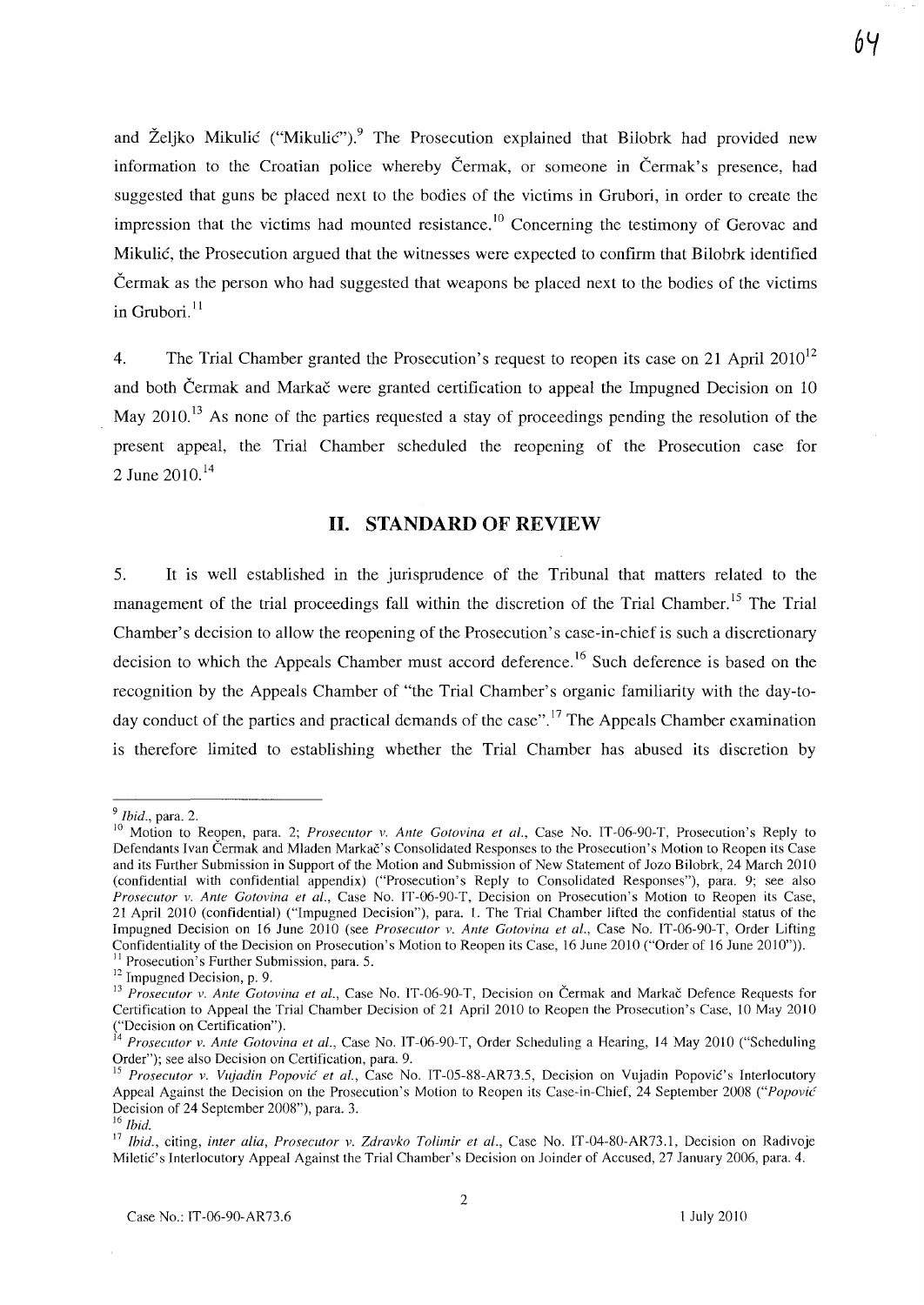committing a "discernible error".<sup>18</sup> The Appeals Chamber will only overturn a Trial Chamber's exercise of its discretion where it is found to be (1) based on an incorrect interpretation of governing law; (2) based on a patently incorrect conclusion of fact; or (3) so unfair or unreasonable as to constitute an abuse of the Trial Chamber's discretion.<sup>19</sup> The Appeals Chamber will also consider whether the Trial Chamber has given weight to extraneous or irrelevant considerations or has failed to give weight or sufficient weight to relevant considerations in reaching its decision.<sup>20</sup>

## **Ill. DISCUSSION**

#### **A. Preliminary issue**

6. The Appeals Chamber notes that on 16 June 2010 the Trial Chamber lifted the confidential status of the Impugned Decision.<sup>21</sup> Consequently, the identities of the prospective witnesses named herein have become part of the public record. **In** view of this fact and recalling that under Rules 78 and 107 of the Rules, all proceedings before the Appeals Chamber, including the Appeals Chamber's orders and decisions, shall be public unless there are exceptional reasons for keeping them confidential, $^{22}$  the Appeals Chamber renders the present decision publicly.

### **B. Arguments of the parties**

### 1. Cermak's appeal

7. Under his first ground of appeal, Cermak argues that the Trial Chamber committed an error of law by applying an "overly narrow standard" of "reasonable diligence" and in defining what constitutes "fresh evidence".<sup>23</sup> He submits that instead of establishing whether through the exercise of reasonable diligence the Prosecution could have discovered and presented the "specific part" of witness Bilobrk's evidence during the Prosecution's case-in-chief, the Trial Chamber should have looked into the steps undertaken by the Prosecution to "identify, locate and obtain" witness Bilobrk himself.<sup>24</sup>

<sup>18</sup>*Popovic* Decision of 24 September 2008, para. 3.

<sup>&</sup>lt;sup>19</sup> Ibid., citing *Prosecutor v. Jadranko Prlić et al.*, Case No. IT-04-74-AR73.7, Decision on Defendants Appeal Against "Décision portant attribution du temps à la Défense pour la présentation des moyens à décharge", 1 July 2008, para. 15. *20 Popovic* Decision of 24 September 2008, para. 3.

 $21$  Order of 16 June 2010, p. 2.

<sup>&</sup>lt;sup>22</sup> Prosecutor v. Nikola Šainović et al., Case No. IT-05-87-A, Decision on Vladimir Lazarević's Motion to Present Additional Evidence and on Prosecution's Motion for Order Requiring Translations of Excerpts of Annex E of Lazarevic's Rule 115 Motion, 26 January 2010, para. 14, referring to, *inter alia, Prosecutor v. Dragomir Milo.fevic,*  Case No. IT-98-29/l-A, Decision on Dragomir Milosevic's Third Motion to Present Additional Evidence, 8 September 2009, para. 15.

 $23$  Čermak Appeal, paras 9(a), 10, 12, 17.

<sup>&</sup>lt;sup>24</sup> Ibid., para. 11, referring to Impugned Decision, para. 11; *Prosecutor v. Zejnil Delalić, et al.*, Case No. IT-96-21-A, Judgement, 20 February 2001 *("Celebici* Appeal Judgement"), para. 283.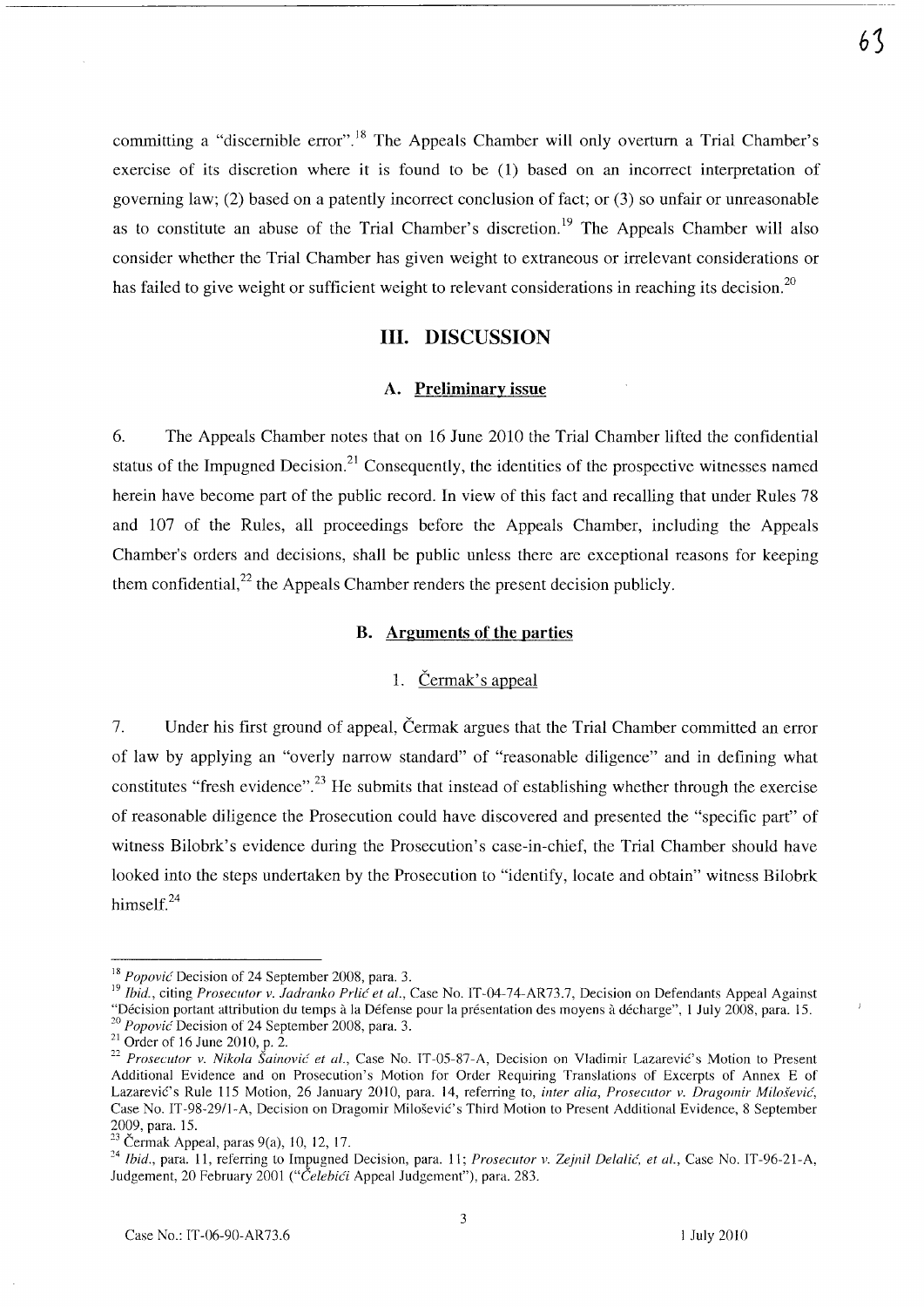submits that the proposed evidence cannot be considered "fresh evidence" for the purposes of reopening the Prosecution's case-in-chief. $52$ 

18. Under his second ground of appeal, Markac argues that in setting 2 June 2010 for the reopening of the Prosecution's case-in-chief the Scheduling Order violated his right to have adequate time for the preparation of his defence.<sup>53</sup> He asserts that recalling witnesses and reopening the Defence case "can never completely cure the resulting harm to the Accused's right to make full answer and defence".<sup>54</sup> He further suggests that the official notes authored by Gerovac and Mikulić lack probative value,<sup>55</sup> and adds that if the Impugned Decision is upheld, he will seek to reopen his case by calling at least nine witnesses.<sup>56</sup> This in his view would further delay the proceedings, infringing upon his right to be tried without undue delay.<sup>57</sup> In his Notice, however, Markac informed the Appeals Chamber that, he will not seek to reopen his case by calling witnesses, should the Impugned Decision be upheld.<sup>58</sup>

19. In sum, Markac argues that allowing the Prosecution to reopen its case would be prejudicial to him as it would (i) "dramatically" affect his right to be tried without undue delay, and (ii) consume more time, effort, and resources in order to review the disclosed material and to conduct investigations in the field. 59

20. In response, the Prosecution submits that Markac's first ground of appeal should be summarily dismissed as he fails to meet the required standard of appellate review. $60$  Concerning Markac's second ground of appeal, the Prosecution avers that the Trial Chamber took into account the consequences that reopening the Prosecution's case-in-chief would have on the Defence case, and correctly found that it would not result in any undue delay in the proceedings<sup>61</sup>

21. The Prosecution further argues that Markac fails to explain why allowing him to respond to the fresh evidence will not be sufficient to guarantee his right to a fair trial.<sup>62</sup> As to Markac's arguments concerning the admissibility of the proposed evidence, the Prosecution argues that they

ςη

*<sup>52</sup> Ibid.,* para. 27.

*<sup>53</sup> Ibid.,* para. 28, referring to Article 21 (4)(b) of the Statute.

<sup>54</sup> Markac Appeal, para. 29.

*<sup>55</sup> Ibid.,* para. 30

*<sup>56</sup> Ibid.,* para. 32.

*<sup>57</sup> Ibid.* 

<sup>58</sup> Notice, para. I.

<sup>59</sup> Markac Appeal, para. 33. See also Notice, para. I.

<sup>60</sup> Response, para. 17.

<sup>61</sup>*Ibid.,* paras 18-19.

*<sup>62</sup> Ibid.,* para. 20, citing *Popovic* Decision of 24 September 2008, para. 24; Rules 115 and 119 of the Rules.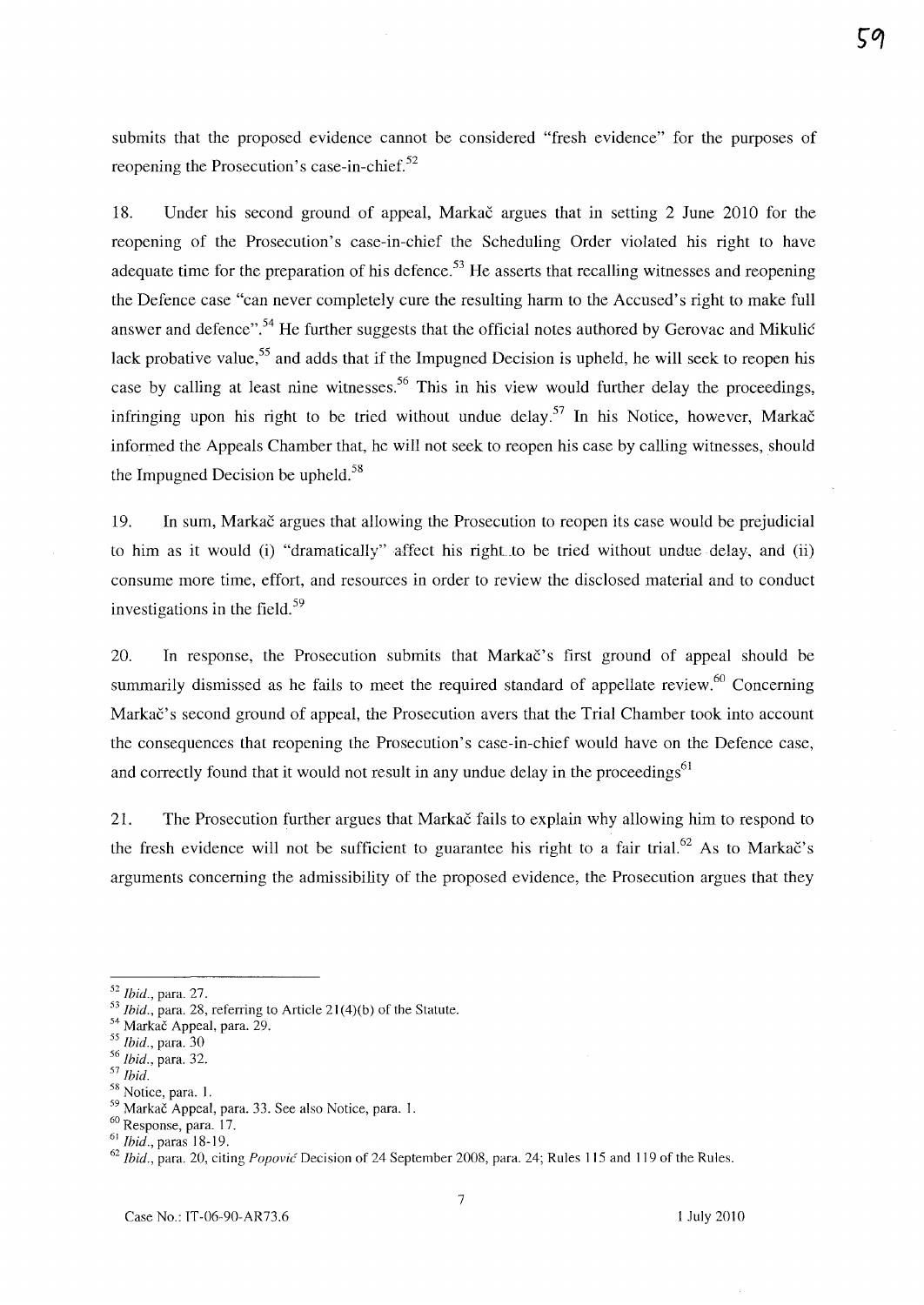are premature as the Trial Chamber examined only "the anticipated probative value" of the evidence in the Impugned Decision rather than its admissibility.<sup>63</sup>

22. Finally, the Prosecution contends that Markac's challenge to the Scheduling Order should be dismissed as it falls outside the scope of the present appeal.<sup>64</sup>

#### C. **Analysis**

#### 1. Whether the Trial Chamber applied the correct legal standard (Cermak's first ground of appeal)

23. Relying upon the Appeals Chamber's holding in the *Celebici Appeal Judgement*, the Trial Chamber stated the law applicable to a request for reopening a party's case as follows:

[Wjhen considering an application for reopening a case to allow for the admission of fresh evidence, a Trial Chamber should first determine whether the evidence could, with reasonable diligence, have been identified and presented in the case-in-chief of the party making the application. If not, the Trial Chamber has the discretion to admit it, and should consider whether its probative value is substantially outweighed by the need to ensure a fair trial. When making this determination, the Trial Chamber should consider the stage in the trial at which the evidence is sought to be adduced and the potential delay that would be caused to the trial.<sup>65</sup>

24. The Appeals Chamber finds that the Trial Chamber correctly articulated the applicable legal standard. **It** is well established in the jurisprudence of the Tribunal that Trial Chambers are bound by the *ratio decidendi* of the Appeals Chamber. 66 Whereas a Trial Chamber may follow a decision of another Trial Chamber, should it find it persuasive, Trial Chambers' decisions have no binding force upon each other.<sup>67</sup> Accordingly, the Appeals Chamber finds no error in the Trial Chamber's decision not to follow precedents of earlier Trial Chambers as suggested by Čermak.<sup>68</sup> Moreover, the Appeals Chamber notes that an evaluation of what constitutes fresh evidence and whether the Prosecution has met its obligation of reasonable diligence is highly contextual, depending on the factual circumstances of each case. Thus, any assessment in this respect should be carried out on a case-by-case basis.<sup>69</sup>

25. As to the standard applied by the Trial Chamber with respect to what constitutes fresh evidence, Cermak and Markac seem to argue that because the Prosecution had evidence in its possession showing that Bilobrk was a forensic technician involved in the work of the sanitation teams at Knin, his testimony could not constitute fresh evidence for the purposes of reopening the

<sup>63</sup> Response para. 2 J.

*<sup>64</sup> Ibid.,* para. 19.

<sup>&</sup>lt;sup>65</sup> Impugned Decision, para. 10 (footnotes omitted).

*<sup>66</sup> Proseclltor* v. *Zlatko Aleksovski,* Case No. IT -95-14/l-A, Judgement, 24 March 2000, para. 113.

<sup>67</sup>*Ibid.,* para. 114.

<sup>&</sup>lt;sup>68</sup> See Čermak Appeal, paras 10, 12, 17, referring, *inter alia*, to Čermak's Consolidated Response, paras 5-13, 16.

<sup>&</sup>lt;sup>69</sup> Popović Decision of 24 September 2008, para. 10.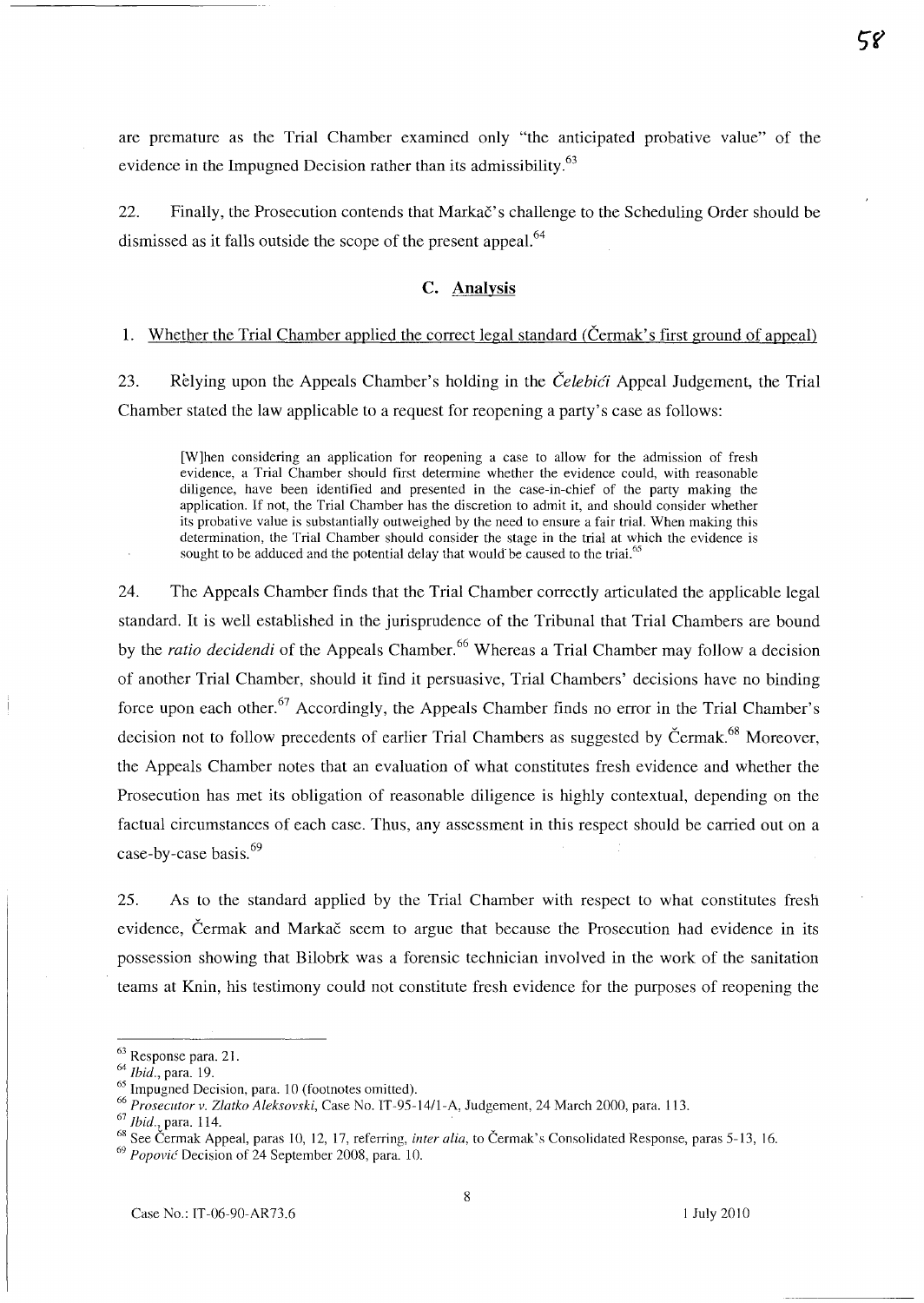Prosecution's case-in-chief.<sup>70</sup> The Appeals Chamber does not agree with this interpretation. The evidence that the Prosecution seeks to introduce is Bilobrk's specific testimony concerning Cermak's or someone else's alleged suggestion to plant weapons by the bodies of the victims in Grubori. **In** this respect, the fact that the Prosecution was unaware of this part of Bilobrk's testimony until the results of the investigation conducted by the Croatian authorities became known, is uncontested by the parties.<sup>71</sup> Accordingly, the Trial Chamber correctly focused its assessment on whether the specific testimony of Bilobrk may constitute fresh evidence for the purposes of reopening the Prosecution's case-in-chief. Cermak's first ground of appeal is thus dismissed.

# 2. Whether the Trial Chamber erred in finding that the Prosecution acted with reasonable diligence (Cermak's second and part of his third grounds of appeal, and Markac's first ground of appeal)

26. At the outset, the Appeals Chamber observes that, contrary to Čermak's assertion, in examining the matters before them Trial Chambers are entitled to take into account the totality of the parties' oral and written submissions. Accordingly, Cermak fails to show any error in the Trial Chamber's consideration of the Prosecution's arguments in-reply.72

27. The Appeals Chamber further notes that the arguments raised by Cermak and Markac on appeal focus on the length of the Prosecution's investigation in Grubori; Bilobrk's participation in the sanitation work at the Knin cemetery which was known to the Prosecution; and the alleged involvement of such teams in the concealment of crimes.<sup>73</sup> The Appeals Chamber recalls that the Trial Chamber was satisfied with the Prosecution's explanation as to why forensic technicians involved in the sanitation work in Grubori were not a promising lead in its investigation.<sup>74</sup> It found that "an investigation can take many possible directions and that it is not possible to pursue all of them, particularly in a big and complex case such as the present one".<sup>75</sup> The Appeals Chamber notes in this respect that the Prosecution explained at great length, with extensive reference to the evidence, its investigative efforts with respect to the crimes allegedly committed in Grubori. The Prosecution submitted that it had conducted at least 18 suspect interviews and over 20 witness

<sup>70</sup> Cermak Appeal, paras 11, 18; Markac Appeal, para. 27.

<sup>&</sup>lt;sup>71</sup> The Appeals Chamber further notes that the category of fresh evidence could include evidence in a party's possession, which becomes significant only in the light of other fresh evidence *(Popovic* Decision of 24 September 2008, para. 11).

 $72$  See Cermak Appeal, paras 25-26. Moreover, the Appeals Chamber notes that on 25 March 2010 the Trial Chamber granted Cermak's request for leave to file a surreply to the Prosecution's Reply to Consolidated Responses (see Impugned Decision, para. I). Cermak filed the surreply on 29 March 2010 *(Prosecutor v. Ante Gotovina et ai.,* Case No. IT-06-90-T, Surreply to Prosecution's Reply to Defendant's *(sic)* Ivan Cermak and Mladen Markac's Consolidated Response to Reopen its Case and its Further Submission in Support of the Motion and Submission of New Statement of Jozo Bilobrk, 29 March 2(10). Accordingly, the Appeals Chamber finds that Cermak was afforded a proper opportunity to fully respond to the Prosecution's arguments.

<sup>&</sup>lt;sup>73</sup> See Čermak Appeal, paras 17-18; Markač Appeal, paras 23, 25-27.

<sup>74</sup> Impugned Decision, para. 11.

*<sup>75</sup> Ibid.*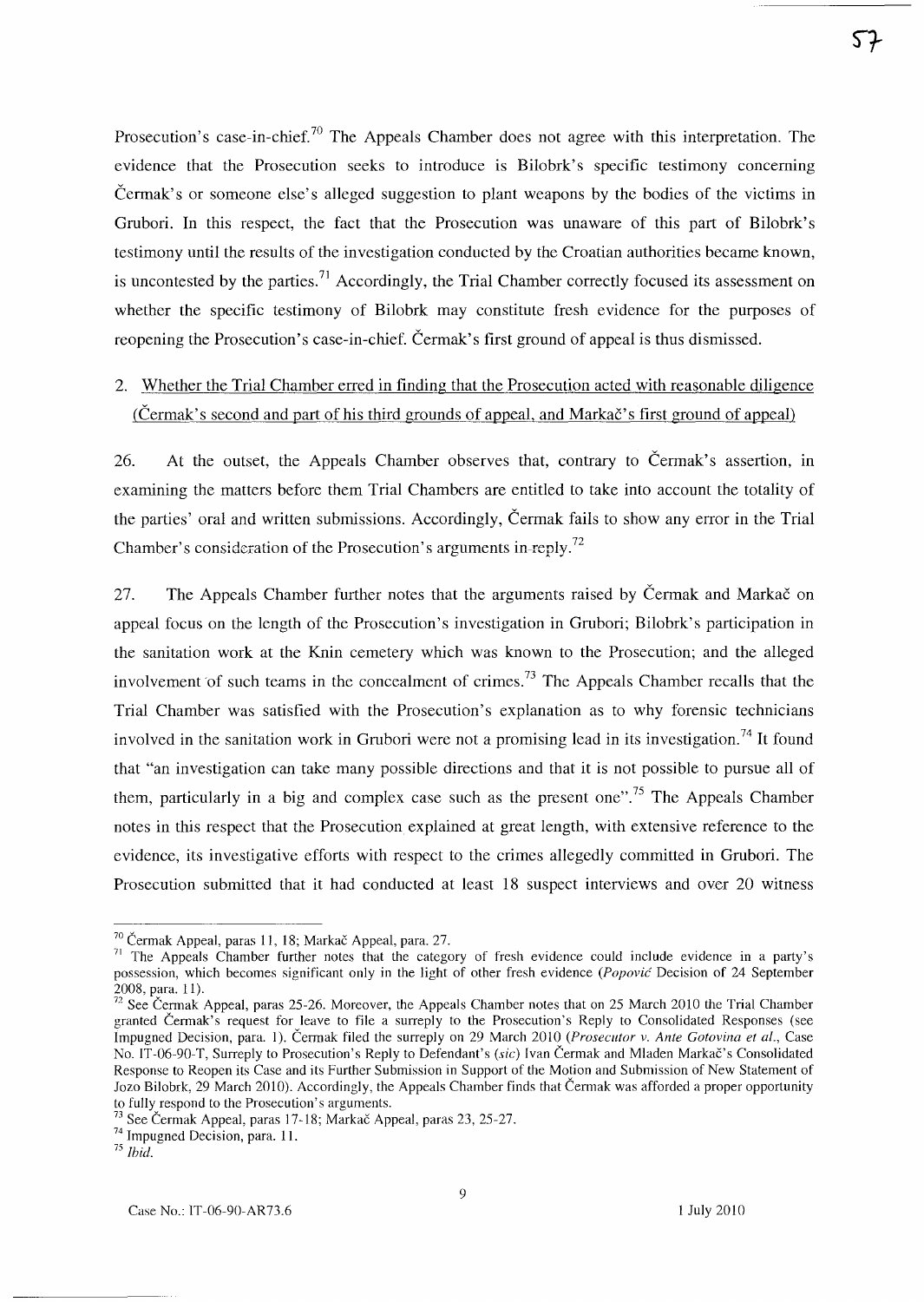interviews in connection with the Grubori incident.<sup>76</sup> The evidence gathered suggested that "the role of the forensic technicians during the sanitation process was limited to documenting the collection and burial of the bodies to allow for potential identification", $77$  and that the meeting at which a decision was allegedly taken not to conduct an on-site investigation in Grubori did not involve forensic technicians.78 The Prosecution thus argued that none of the gathered evidence indicated that Cermak communicated with the forensic technicians, or that anyone had suggested that weapons be planted at the scene.<sup>79</sup>

28. The Trial Chamber accepted this explanation, finding that despite the Prosecution's extensive investigation there were no prior leads to the newly proposed evidence.<sup>80</sup> It reasoned that an indication that Bilobrk was involved in sanitation work at the Knin cemetery did not constitute a lead that would have put the Prosecution on notice.<sup>81</sup> The Appeals Chamber is satisfied that the Trial Chamber did not abuse its discretion in reaching the impugned finding. Indeed, the length of an investigation does not *per se* imply that the Prosecution should have pursued all imaginable directions and interviewed an unlimited number of witnesses. In the circumstances of the case, it was within the discretion of the Trial Chamber to infer that there were "no clear leads" to the evidence which the Prosecution currently seeks to introduce. The Appeals Chamber further finds that it was open to the Trial Chamber to conclude that the Prosecution had successfully discharged its burden of showing that it had exercised reasonable diligence. Accordingly, Cermak's and Markac's arguments in this regard are dismissed.

29. Further, having found that the Prosecution acted with reasonable diligence with respect to Bilobrk's testimony, the Trial Chamber correctly established that the Prosecution could not have identified and presented the testimony of Gerovac and Mikulic during its case-in-chief. $82$  Indeed, the Appeals Chamber is satisfied that the testimony of the two witnesses became significant only in light of the expected testimony of witness Bilobrk.<sup>83</sup> Cermak's argument in this regard is therefore dismissed.

5հ

<sup>&</sup>lt;sup>76</sup> Motion to Reopen, paras 15-16.

<sup>&</sup>lt;sup>77</sup> Prosecution's Reply to Consolidated Responses, para. 5.

*<sup>78</sup> Ibid.,* para. 6.

 $79$  Motion to Reopen, para. 14.

<sup>80 [</sup>mpugned Decision, para. 11.

Sl *Ibid.* 

S2 *Ibid.* 

<sup>83</sup> See Prosecution's Further Submission, para. 7.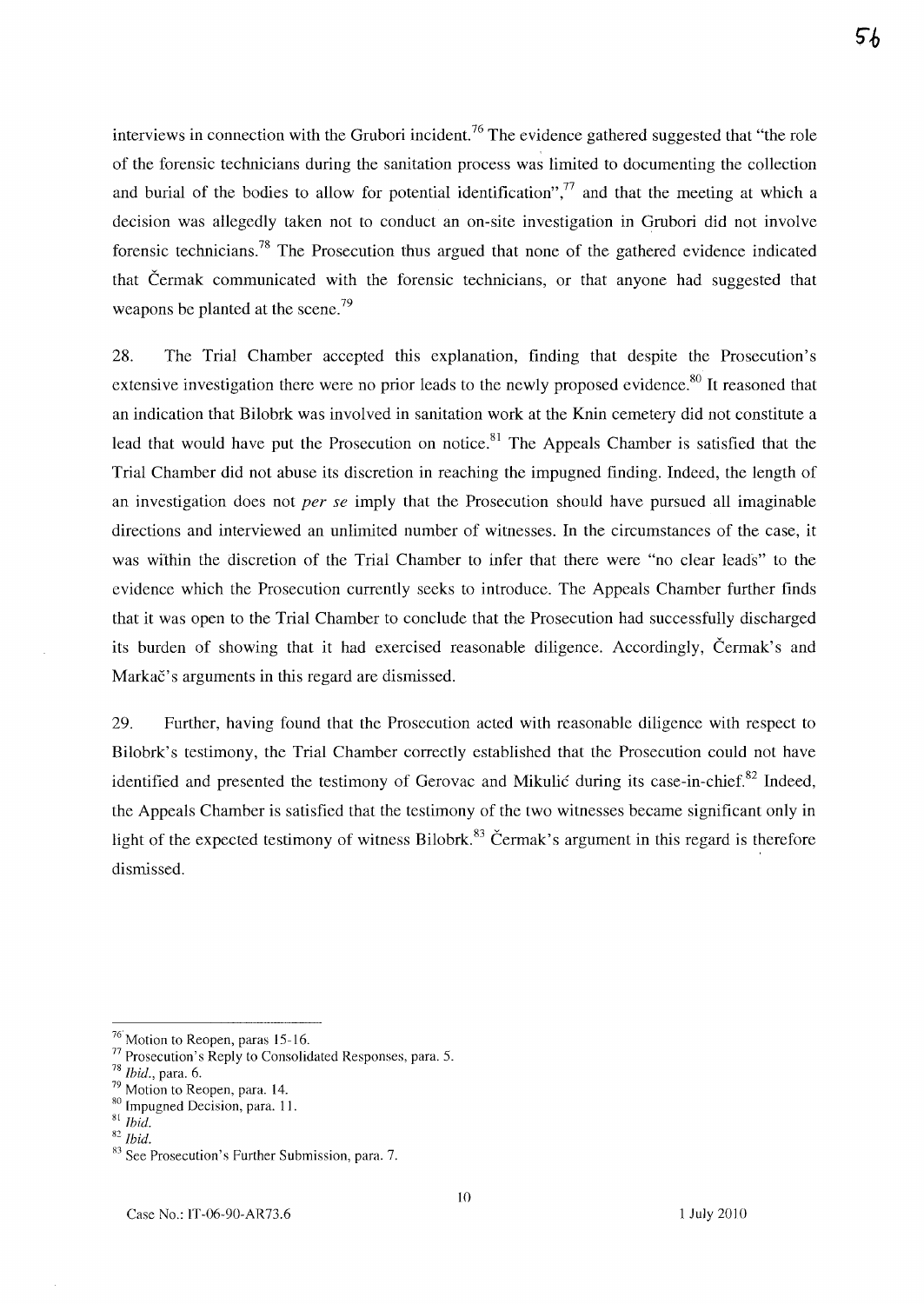# 3. Whether the Trial Chamber failed to provide a reasoned opinion in relation to its finding that the Prosecution acted with reasonable diligence (remainder of Cermak's third ground of appeal)

30. **In** the alternative, Cermak argues that the Trial Chamber failed to provide a reasoned opinion.<sup>84</sup> The Appeals Chamber recalls that while a Trial Chamber must provide reasoning in support of its findings on the substantive considerations relevant for a decision, it is not required to articulate every step of its reasoning. <sup>85</sup>**In** the instant case, the Trial Chamber clearly explained why it considered that the Prosecution had acted with reasonable diligence. **It** reasoned that Bilobrk's involvement in sanitation work at the Knin cemetery did not constitute a promising lead "in light of the number of persons involved in sanitation work".<sup>86</sup> While it would have been desirable for the Trial Chamber to refer explicitly to Čermak's arguments, the Appeals Chamber is not convinced that the Trial Chamber's reasoning, taken as a whole, was insufficient. Accordingly, Cermak's ground of appeal in this regard is dismissed.

# 4. Whether the Trial Chamber erred in finding that the probative value of the proposed evidence is not substantially outweighed by the need to ensure a fair trial (Markac's second ground of appeal)

31. The Appeals Chamber recalls that once a Trial Chamber finds that the fresh evidence could not, with reasonable diligence, have been identified and presented during the case-in-chief of the party requesting the reopening of its case, the Trial Chamber should consider whether the probative value of the evidence is substantially outweighed by the need to ensure a fair trial. $87$  Relevant considerations in this respect are the stage in the trial at which the evidence is sought to be adduced and any potential delay in the proceedings.<sup>88</sup>

32. **In** the instant case, the Trial Chamber was satisfied with the anticipated probative value of the testimony of Bilobrk, Gerovac and Mikulić.<sup>89</sup> Further, the Trial Chamber was mindful that the Prosecution's request to reopen its case was filed at an advanced stage of the trial proceedings.<sup>90</sup> As recalled above, this consideration was relevant to the Trial Chamber's assessment as to whether the probative value of the proposed evidence is substantially outweighed by the need to ensure a fair

*90 Ibid.,* para. 13.

<sup>84</sup> Čermak Appeal, para. 27.

<sup>&</sup>lt;sup>85</sup> Prosecutor v. Radovan Karadžić, Case No. IT-95-5/18-AR72.1-3, Decision on Radovan Karadžić's Motions Challenging lurisdiction (Omission Liability, lCE-llI-Special Intent Crimes, Superior Responsibility), 25 June 2009, para. 30, referring to *Prosecutor* v. *Rados/av Brdanin,* Case No. IT-99-36-A, Judgement, 3 April 2007, para. 39, citing *A/fred MusenlQ v. The Prosecutor,* Case No. ICTR-96-l3-A, Judgement, 16 November 2001, para. 18.

<sup>&</sup>lt;sup>86</sup> Impugned Decision, para. 11. <sup>87</sup> Čelebići Appeal Judgement, para. 283.

<sup>88</sup>*Ibid.,* para. 290.

<sup>&</sup>lt;sup>89</sup> Impugned Decision, para. 12. Concerning Markač's suggestion that the official notes authored by Gerovac and Mikulic lack probative value, the Appeals Chamber notes that the Impugned Decision dealt only with the Prosecution's request to call Bilobrk, Gerovac and Mikulic, and did not deal with a request for admission of documentary evidence (see *Ihid.,* para. 12).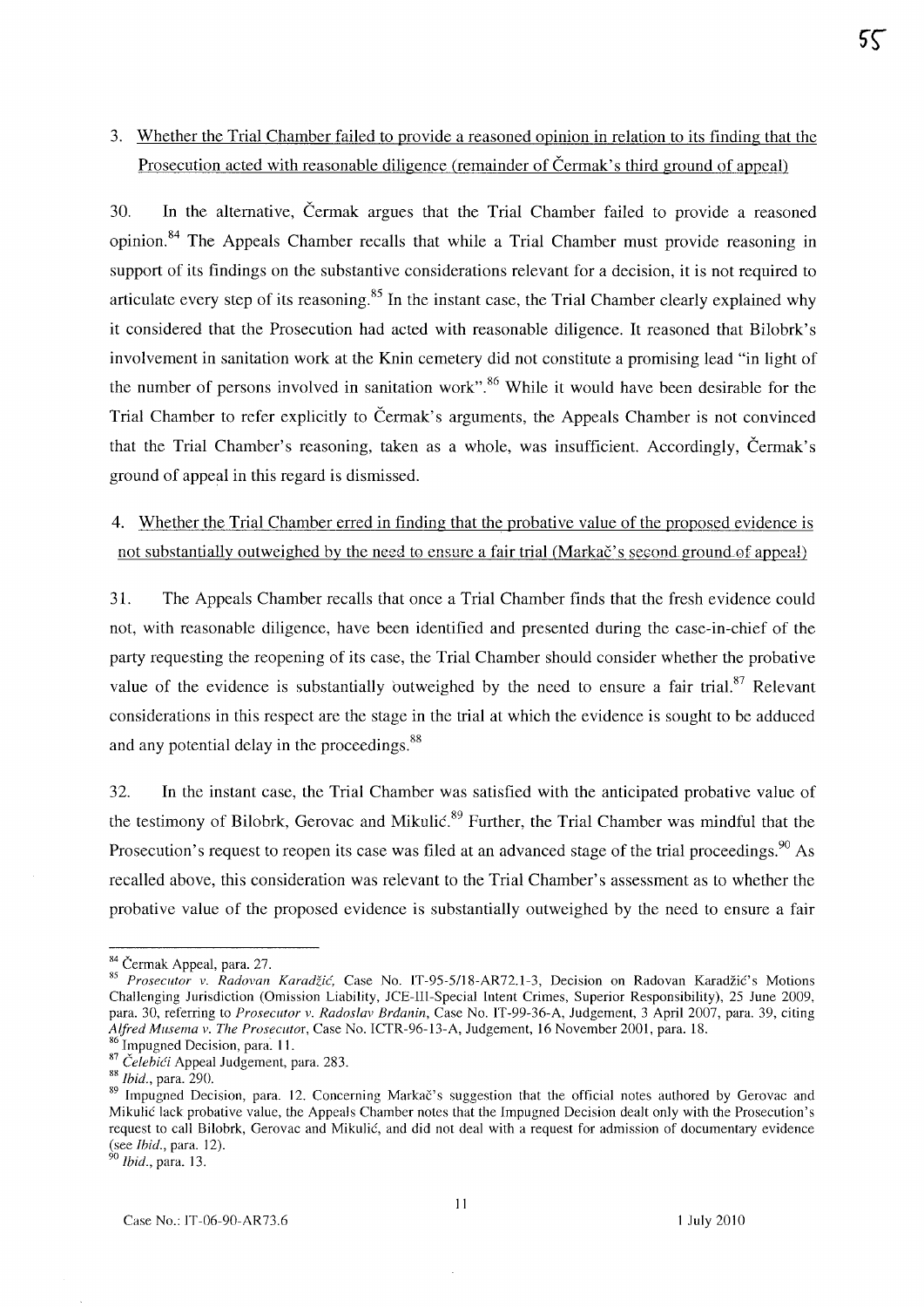trial. The Trial Chamber was satisfied in this respect that the evidence dealt with a "limited and discrete set of facts", and therefore "[t]he time required for hearing the proposed witnesses and for the Defence, to the extent needed, to research and reopen their cases would  $[...]$  be limited".<sup>91</sup>

33. The Appeals Chamber recalls that it must accord deference to a Trial Chamber's decision concerning the management of the trial proceedings. Such deference is based on the Trial Chamber's familiarity with the case and the conduct of the parties.<sup>92</sup> In the instant case, the trial proceedings have been ongoing for over two years which suggests that the Trial Chamber has a clear grasp of the major issues in contention between the parties and of the evidence adduced so far in the proceedings. Moreover, the Trial Chamber called a number of witnesses to testify specifically with regard to the Grubori incident,  $93$  which further suggests that the Trial Chamber is best placed to assess the potential amount, scope, and need for additional evidence that the Defence may seek to present, and the time and resources that this may entail. The Trial Chamber explicitly took all these factors into consideration when reaching the impugned finding. <sup>94</sup>

34. In light of these considerations and taking into account the specific circumstances of the case, the Appeals Chamber finds that the Trial Chamber's conclusion that the reopening of the Prosecution's case would not result in undue delay constituted a reasonable exercise of its discretion. Further, the Appeals Chamber is not persuaded that Markac's right to a fair trial would be adversely affected merely as a result of the reopening of the Prosecution's case.<sup>95</sup> What is important for the Trial Chamber is to ascertain that following the reopening of the Prosecution's case, the proceedings are indeed conducted with full respect for the principle of equality of arms. Accordingly, Markac's second ground of appeal is dismissed.

35. In addition, the Appeals Chamber recalls that in a case where the evidence is sought to be presented at a very advanced stage of the proceedings, the Prosecution should establish that the evidence could not have been obtained, even if after the close of its case, at an earlier stage in the trial.<sup>96</sup> The Appeals Chamber notes-in this respect that neither Cermak nor Markac argue that the Prosecution did not exercise reasonable diligence in the steps it took following the receipt of the investigation file from the Croatian authorities.

36. Concerning Markac's argument that the Scheduling Order violated his right to have adequate time for the preparation of his defence, the Appeals Chamber notes that Markac did not

<sup>91</sup>*Ibid.* 

<sup>92</sup> See *supra* para. 5.

 $93$  Impugned Decision, para. 12.

*<sup>94</sup> Ibid.,* para. 13.

<sup>95</sup> Markač Appeal, para. 29.